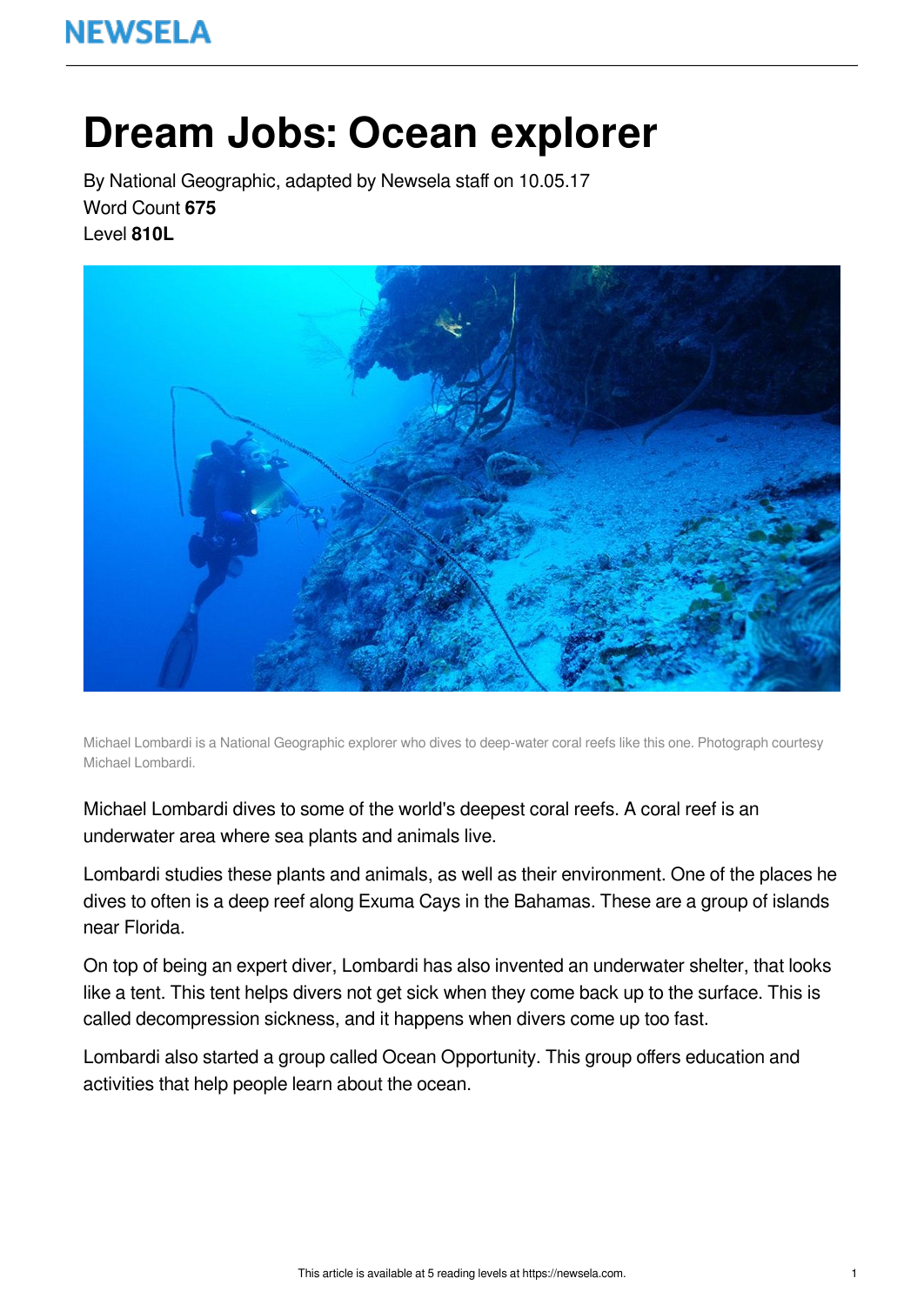

#### **Early Work**

Lombardi grew up in Seekonk, in the state of Massachusetts. He grew up near a bay called Narragansett Bay. "I spent a lot of time fishing with my dad and my brother, so I always had an interest in the water," Lombardi said.

In fact, Lombardi's father helped give his son a passion for the ocean. His dad was in the Navy, so he spent much of his time at sea. The stories he told Lombardi made an impression on him.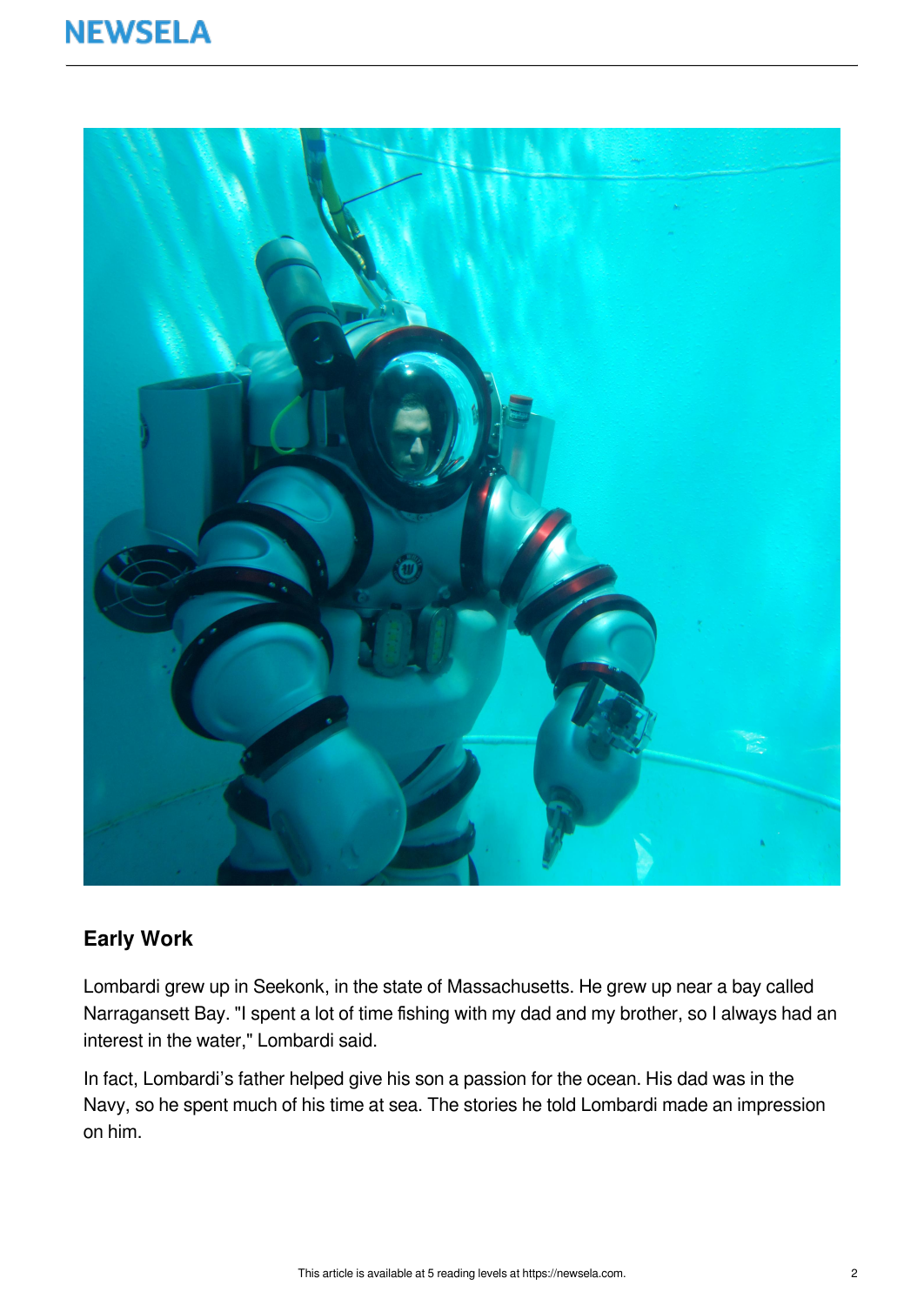While still in high school, Lombardi took a diving course, but it didn't go very well at first. "I had a really hard time with the dive class," he said. "I struggled with the swim test. I struggled with putting my face in the water for the first time. I struggled with the whole thing." Still, he was convinced that he needed to be a good diver. It was going to be useful for the work he wanted to do.

The hard work paid off. Because of his diving experience, scientists came to him when there was a difficult dive to be done.

#### **Most Exciting Part Of Your Work**

Lombardi said the most exciting part is being the first person to study a certain reef. "Some of these deep reefs have never been seen by humans firsthand," he said.

#### **Most Demanding Part Of Your Work**

Lombardi said you have to be in very good physical shape, but there is more to it than that. In the deep ocean, a diver has to pay attention to everything. There is no room to make a mistake, so you cannot relax.

#### **Portable Habitat**

Divers' bodies need to get used to the changing water pressures as they come up to the surface. Usually, they have a line running from a boat on the surface. As they come up, they rest at different stops along the line.

Lombardi's underwater tent is a way to make the trip to the surface easier. It can be filled with air and has bench seats inside it. This allows divers coming up from a deep dive to be more comfortable.

#### **Geo-Connection**

Lombardi hopes his diving in the Bahamas will help make others notice this unexplored area. One tool Lombardi often uses is the global positioning system, or GPS. It can you tell you exactly where you are on Earth.

"GPS is very important on the exploration front and in my day-to-day work," he said. "It helps us map out work sites and identify new work sites or something that is lost underwater."

Google Earth is another tool Lombardi is excited about. It is a digital, or computer, map of the whole world. He said it is something all explorers should be using.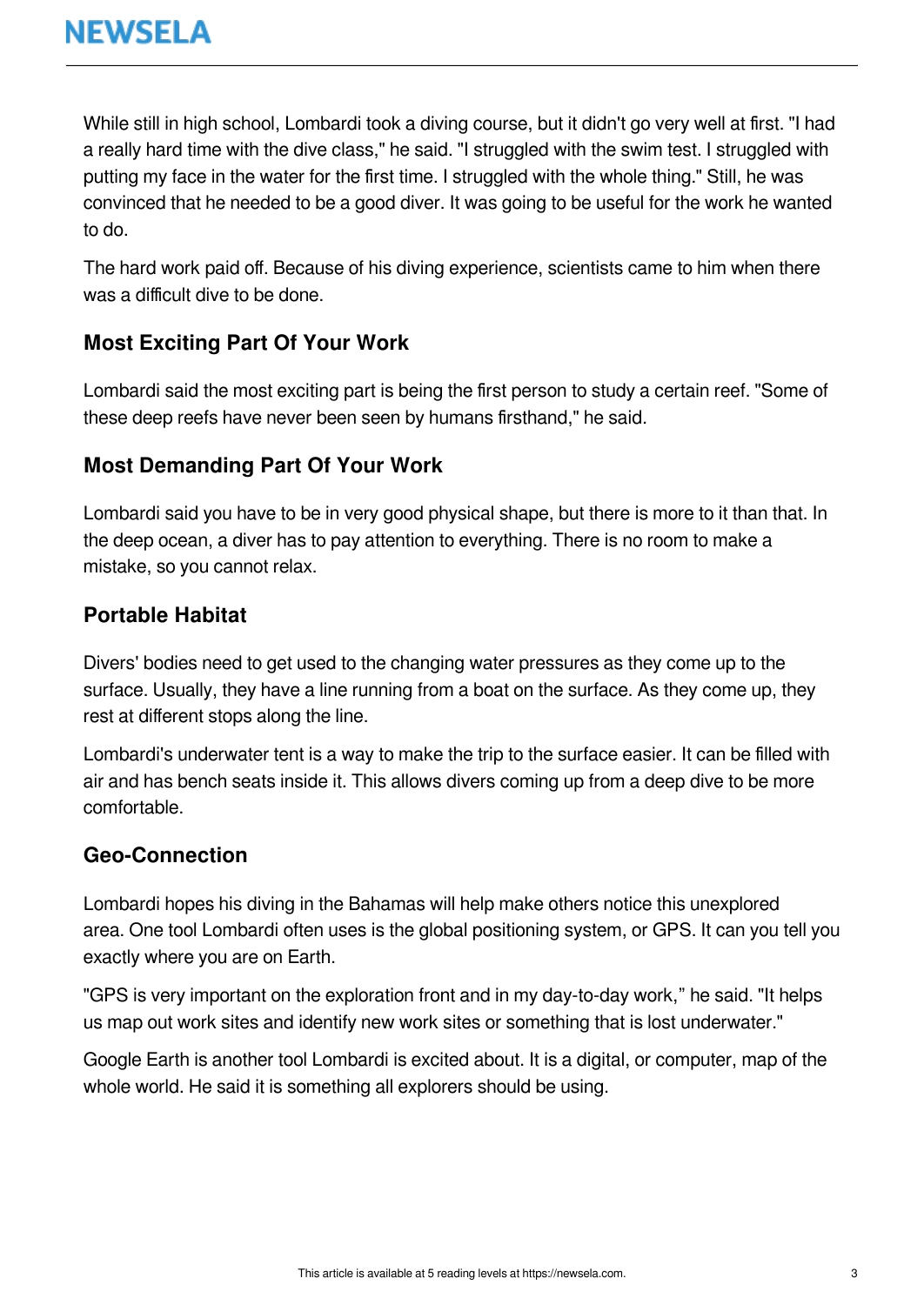#### **So, You Want To Be An ... Ocean Explorer**

Lombardi suggests students study many different things. He said that being a marine biologist involves more than just studying sharks or dolphins. You work closely with people in geography, technology and education.

Lombardi sees one particular job field that will be important to the future of exploring the ocean: engineering. He thinks there won't be enough engineers who understand the technology needed for exploring.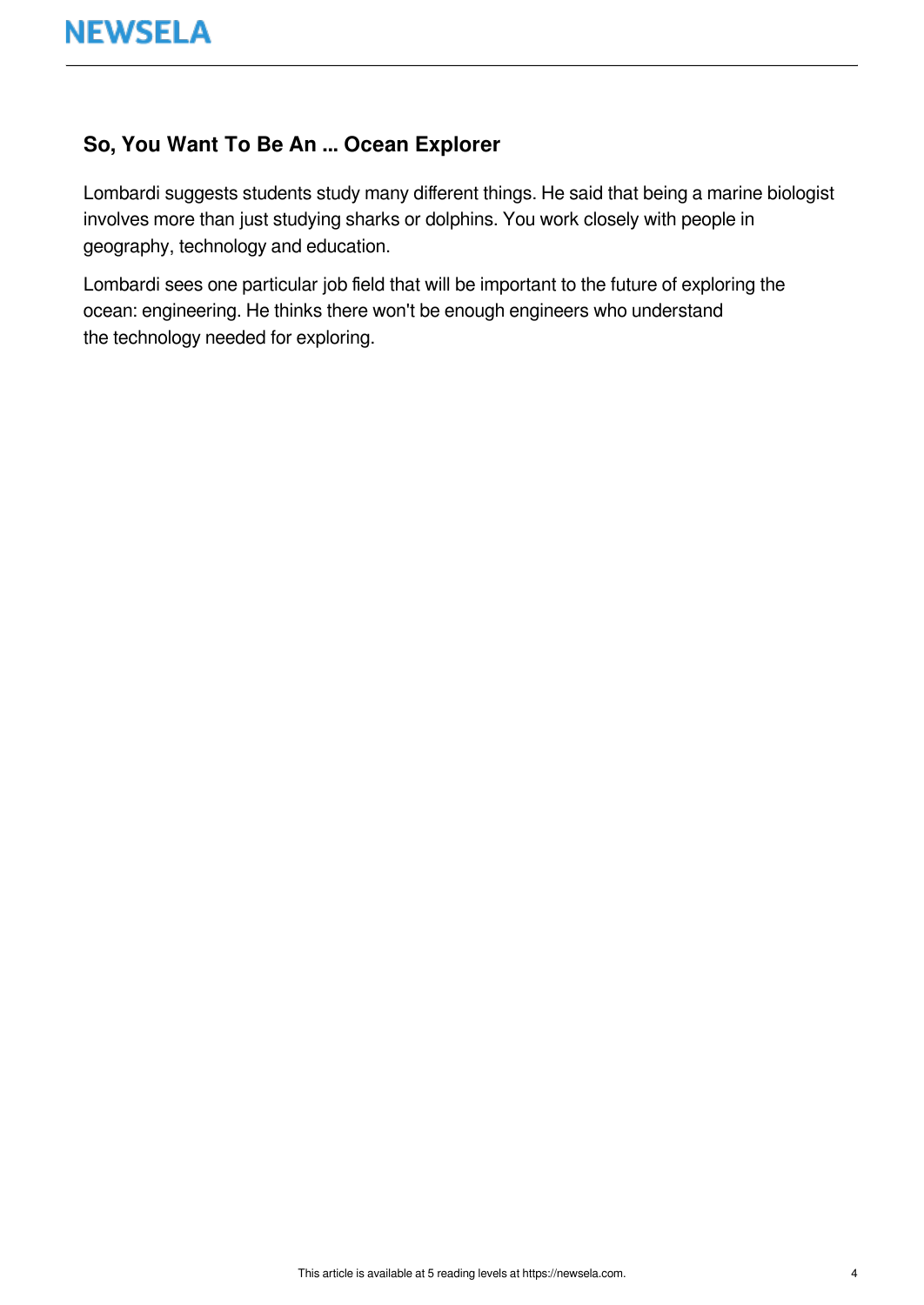#### **Quiz**

1 Read the selection from the introduction [paragraphs 1-4].

On top of being an expert diver, Lombardi has also invented an underwater shelter, that looks like a tent. This tent helps divers not get sick when they come back up to the surface.

Which phrase from the selection helps you understand the meaning of "shelter"?

- (A) an expert diver
- (B) like a tent
- (C) not get sick
- (D) come back up

2 Read the paragraph from the section "Early Work."

In fact, Lombardi's father helped give his son a passion for the ocean. His dad was in the Navy, so he spent much of his time at sea. The stories he told Lombardi made an impression on him.

What is the meaning of the word "impression" as it is used in the third sentence?

- (A) good imitation
- (B) deep indentation
- (C) strong influence
- (D) physical imprint

3 What effect has technology such as GPS and Google Earth had on ocean exploring?

- (A) It has made more people become ocean explorers.
- (B) It has made too many people visit unexplored areas.
- (C) It has made it easier for explorers to find new or lost sites.
- (D) It has made it easier for divers to come to the ocean surface.